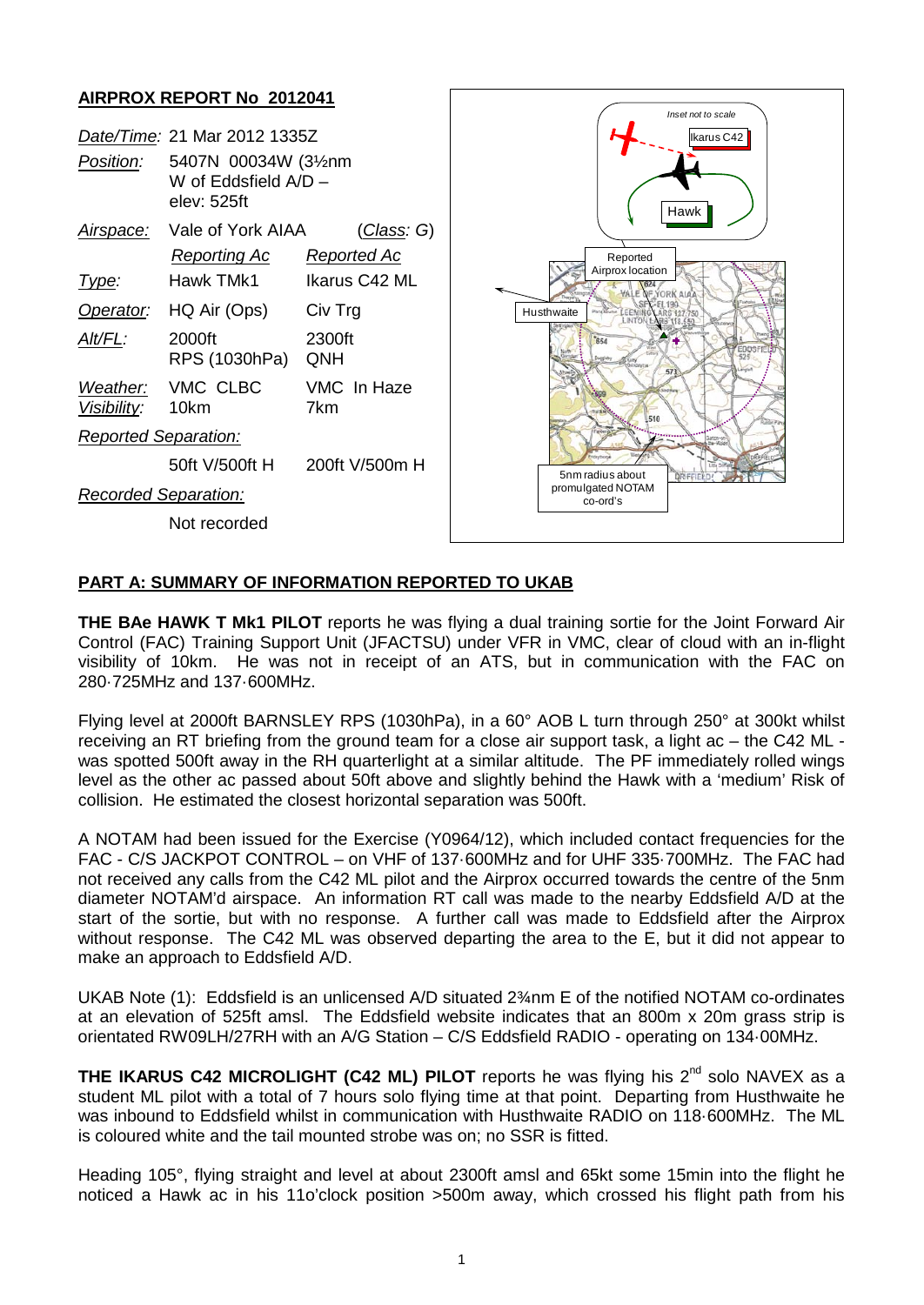11o'clock to 2o'clock as it banked to port and descended, passing about >500m in front of his ML at the closest point. No avoiding action was necessary on his part, as the Hawk pilot had already taken the necessary action so he carried on and landed at Eddsfield.

UKAB Note (2): The Y series NOTAM Y0964/12 referred to by the reporting Hawk pilot was issued by LF Ops for the benefit of military aircrew. NOTAM H0726/12 was issued by the UK NOTAM Office promulgating the following warning for civilian aviators:

### EGTT/QWELW/IV/BO /W /000/190/5407N00032W005

#### A) EGTT B) 1203210905 C) 1203211635

E) FORWARD AIR CONTROL EXER. A 2 FAST JET ACFT WILL CONDUCT HIGH ENERGY MANOEUVRES WI 5NM RADIUS OF 5407N 00032W (YORK WOLDS, N YORKSHIRE). ACFT MAY OPR OUTSIDE THE GIVEN AREA. MAJORITY OF ACTIVITY 5000FT AGL AND BLW. CREWS WISHING TO TRANSIT THE AREA SHOULD CTC JACKPOT CONTROL 335.700MHZ OR 137.600MHZ. CTC 01677 456161 OR 07785992496 AND 07770855367. 12-03-0332/AS 3 F) SFC G) 19000FT AMSL).

UKAB Note (3): The LATCC (Mil) radar recording does not illustrate this Airprox. The Hawk is shown squawking A7001 and established in a LH orbit within the NOTAM'd airspace. At 1333:12, the Hawk is shown at 1500ft unverified Mode C (1013hPa) - about 2000ft (1030hPa) - turning L through 250° before descending further and tightening the orbit. The Ikarus C42 ML is not shown at all. The reported Airprox location lies on a direct track from Husthwaite to Eddsfield about  $\frac{3}{4}$ nm WNW of the promulgated NOTAM co-ordinates.

UKAB Note (4): A subsequent telephone conversation with the C42 ML pilot's instructor revealed that he and his student had reviewed applicable NOTAMs before the flight and were aware of the NOTAM promulgating the FAC training exercise with the contact frequency/telephone number. The Instructor stated that he preferred to maintain continuous contact with his student on the Husthwaite frequency, rather than brief the student to switch to JACKPOT.

UKAB Note (5): Further discussions with the Hawk PIC revealed that the VHF frequency assigned to the Unit to permit air-to-ground co-ordination by non-exercise players is at the very extremity of the air VHF spectrum. Frequency 137.600MHz cannot be accessed by 760 channel VHF sets nor older 720 channel equipments, which has been a continuing source of difficulty for the Unit. Requests for a lower frequency allocation accessible by all commonly used VHF DSB AM radio sets has so far proved fruitless. It was also revealed that there is no formal routine procedure for contacting A/Ds in the vicinity of their notified Exercises – in this case Eddsfield - prior to operating there other than the publishing of a NOTAM, which contains telephone contact numbers and frequencies. However some of the FAC instructors do telephone the A/D on the day of the activity using the contact details on websites etc. and also using the A/D's published frequency. The Hawk pilot advises that other than his own two attempts to contact Eddsfield from the air by VHF during the sortie on 21 Mar, he believes no other attempt to contact them was made on this day. However, subsequent to this Airprox, when using this location the Unit has elected to implement a formal procedure to contact Eddsfield by telephone on the day before and on the actual day of the Exercise.

**HQ AIR (OPS)** comments that the Hawk crew saw in time to assess any collision risk and take appropriate action, although none appears to have been required in this case. The NOTAM process serves two purposes; primarily, it highlights to other users of the specific airspace the high likelihood of encountering military flying activity in the hope that their awareness is increased and to allow them to minimise their risk by focussing lookout or avoiding the area; secondly it mitigates the slight loss in lookout effectiveness necessitated by the close air support tasking. The ML pilot does not mention any consideration of the NOTAM and does not report attempting to contact the FAC on the frequency provided. Had he done so, a degree of coordination would have been possible in order to reduce the risk of collision.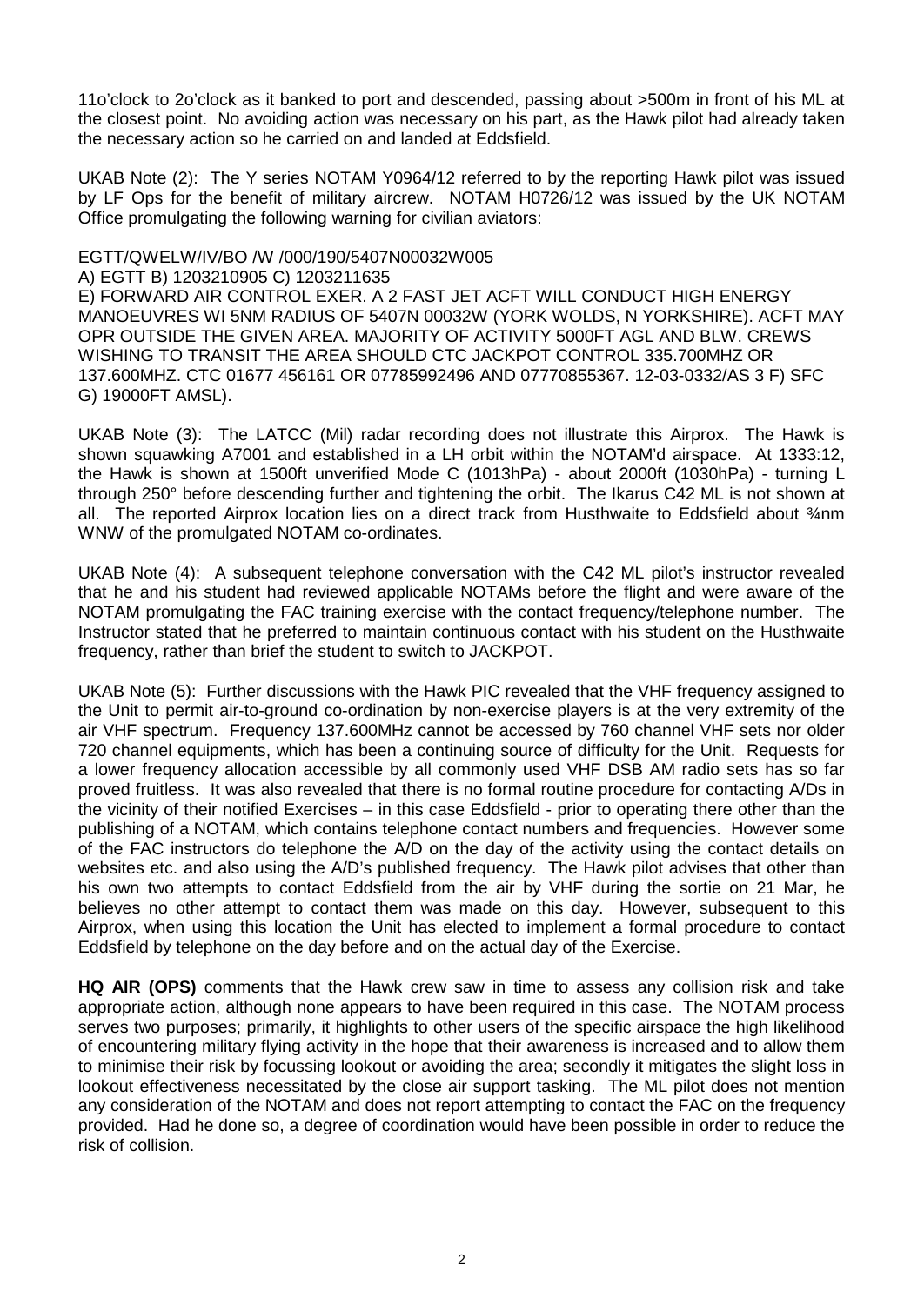## **PART B: SUMMARY OF THE BOARD'S DISCUSSIONS**

Information available included reports from the pilots of both ac, radar video recordings and comment from the appropriate military operating authority.

Notwithstanding the existence of a NOTAM promulgating the Hawk pilot's Exercise, Members understood that each of the pilots involved here was flying legitimately in Class G airspace where 'see and avoid' prevailed. Evidently the Hawk pilot had played his part in trying to contact Eddsfield at the commencement of the sortie; however, Members were concerned that the Exercise had been planned to operate only 3nm to the W of another A/D without prior co-ordination being effected by the directing staff beforehand. Irrespective of whether it is a small unlicensed A/D or not, Members perceived that a courtesy telephone call to the A/D operator to ascertain the activity at the A/D before the Exercise took place was a helpful prerequisite to mutually safe operations in the Vale of York AIAA. Consequently, the Board was reassured to learn that as a result of this Airprox improvements have subsequently been made to the co-ordination arrangements for FAC training exercises.

It was apparent that, despite the NOTAM advising pilots to contact the FAC on the RT whilst in transit, the Ikarus C42 pilot's instructor wished to maintain RT contact with his inexperienced student throughout the latter's transit to Eddsfield. Some Members understood the instructor's desire to monitor the C42 student pilot closely, which would allow the student to communicate quickly if he encountered any difficulty, although it seemed that the student pilot would have to leave the frequency anyway and switch to Eddsfield RADIO prior to landing. Whilst encountering military ac at low-level in the Vale of York AIAA might be commonplace, and indeed the C42 pilot's base at Husthwaite is close to Topcliffe and Linton-on-Ouse, the Board considered that the instructor could have heeded the advice contained in the NOTAM more conscientiously. However, Members recognised that the NOTAM was advisory in nature and did not compel the instructor to take any action, or that the C42 Student pilot need remain outside the promulgated airspace, so this was entirely a matter of airmanship. Experienced pilot Members were more concerned that the instructor had tasked his student to fly through an area where potentially two fast-jet ac might be encountered conducting high-energy manoeuvres, albeit that only one flew this day. Clearly the 5nm radius around the published co-ordinates had to be penetrated in order to arrive at Eddsfield, but some Members wondered if it might not have been more sensible to dispatch the Student to another A/D this day, where there was not such a high probability of encountering an unpredictable, manoeuvring fast-jet. Alternatively it would have been advisable to liaise with the JFACTSU on the telephone number given in the NOTAM before the flight to determine whether there were suitable periods during the day when the Hawks would not be airborne and/or to alert the FAC and the Hawk pilots to the planned timing of the Ikarus' flight.

It had not been possible to ascertain if the radio available to the C42 student pilot was capable of selecting JACKPOT CONTROL's frequency, but Members recognised that a student pilot of very limited experience might find calling a FAC a daunting prospect and shy away from it. Furthermore, the Board was concerned that the Unit's allocated VHF frequency was not the most suitable if it was deemed desirable for civilian pilots to have the facility to call JACKPOT CONTROL; the ability of civilian pilot's to contact the FAC was severely impaired by this high frequency outwith the selectable range of a significant proportion of civilian GA transmitter/receivers. The Board was briefed that the JFACTSU supported by HQ AIR Cmd had requested the allocation of a lower VHF frequency to facilitate deconfliction with civil traffic. The DAP Advisor explained to the Board the difficulties of VHF frequency allocation in the UK and that there was a chronic shortage of any spare frequencies within the VHF 'air' band. Therefore this was not an easy problem to solve, but advised that work was continuing with the aim of finding an alternative frequency for use by the Unit.

The Student C42 pilot reports seeing the Hawk manoeuvring – banking to port and descending - at a range in excess of 500m. However, in the Board's view he might well have seen the jet a little later than he estimates as he also states that no avoiding action was necessary on his part as the Hawk crew was already taking action. As the Hawk PIC reports the PF saw the smaller C42 ML 500ft away, pilot Members agreed this was less than ideal and the Board concluded that the Cause of this Airprox was a late sighting by the pilots of both ac. Despite the late sighting by the Hawk PF, he saw